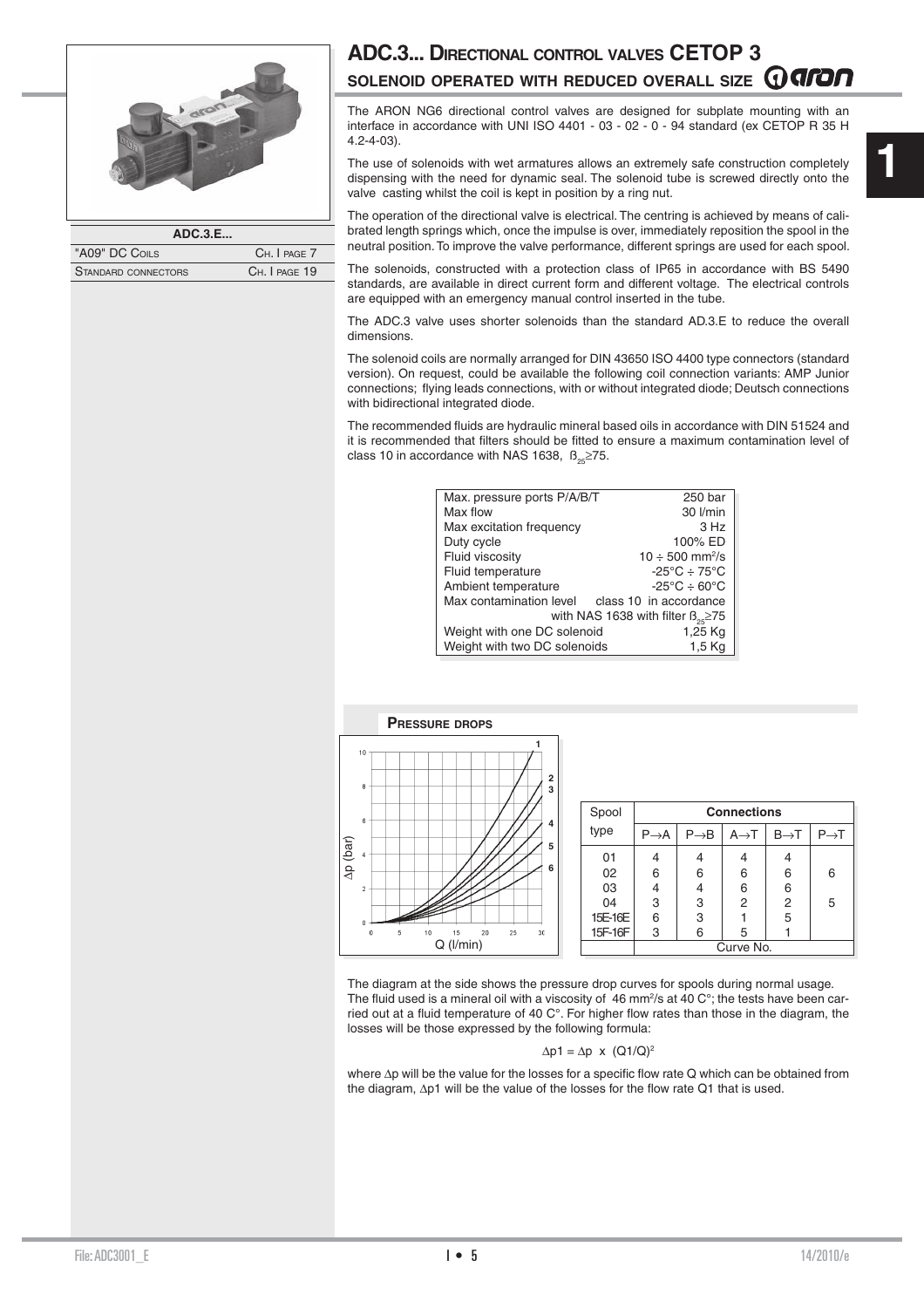**TAB.1 - MOUNTING**

**STANDARD** 

 $MADBB$ 

 $7770$  M

™∣A∣

 $\overline{a}$ 

 $MOP$ 

 $0|B|$ <sup>M</sup>

 $\boxed{0}$ 



| Other variants relate to a special design |  |
|-------------------------------------------|--|
|-------------------------------------------|--|

(\*) **P2 and R5 Emergency** tightening torque **max. 6÷9 Nm / 0.6 ÷ 0.9 Kgm** with CH n. 22

(\*\*) All variants are considered without connectors. The connectors must be order separately. See Ch. I Page 19

## **LIMITS OF USE (MOUNTING C-E-F)**





voltage only.

 $(4^*) = 15$  and 16 spools used as 2 or 3 way, follow the curve n°4

The tests have been carried out with solenoids operating temperature and a voltage 10% less than rated voltage with a fluid temperature of 50 C°. The fluid used was a mineral oil with a viscosity of 46 mm<sup>2</sup>/s at 40 degrees C. The values in the diagram refer to tests carried out with the oil flow in two directions simultaneously (e.g. from P to A and at the same time B to T).

In the cases where valves 4/2 and 4/3 are used with the flow **in one direction only, the limits of use could have variations which may even be negative (See curve No 4 and Spool No 15-16). The tests were carried out with a counter-pressure of 2 bar at T port.**

| <b>STANDARD SPOOL</b><br>* SPOOLS WITH PRICE INCREASING |              |          |                    |
|---------------------------------------------------------|--------------|----------|--------------------|
| TWO SOLENOIDS, SPRING CENTRED "C" MOUNTING              |              |          |                    |
| Spool<br>type                                           | в            | Covering | Transient position |
| 01                                                      | ᇹ            |          |                    |
| 02                                                      | $\mathsf{M}$ |          |                    |
| 03                                                      |              |          | XIVILIT.           |
| 04*                                                     | M            |          |                    |

| ONE SOLENOID, SIDE A "E" MOUNTING |                            |          |                    |
|-----------------------------------|----------------------------|----------|--------------------|
| Spool<br>type                     | o $\mathbb{M}$<br>A<br>la/ | Covering | Transient position |
| 01                                | lΜ<br>ſa,                  | ٠        | XII IFT            |
| 02                                | wм<br>$\overline{a}$       |          |                    |
| 03                                | $\sim$<br>a                | ٠        |                    |
| $04*$                             | Tmw<br>la,                 |          |                    |
| 15                                | w<br>$\overline{a}$        |          |                    |
| 16                                | a                          |          |                    |

| ONE SOLENOID, SIDE B "F" MOUNTING |                              |          |                    |
|-----------------------------------|------------------------------|----------|--------------------|
| Spool<br>type                     | <b>MV</b><br>в<br>$\sqrt{P}$ | Covering | Transient position |
| 01                                | $^{~}_{\sim}$<br>ᇹ           | ٠        |                    |
| 02                                | $\mathsf{M}$<br>Б            |          |                    |
| 03                                | $M\setminus$<br>ᇹ            | ٠        |                    |
| $04*$                             | $~\sim~$                     |          |                    |
| 15                                | MV.                          |          |                    |
| 16                                | MA.                          | ٠        |                    |

• The AMP Junior coil and with the flying leads (with or without diode) coils are available in 12V or 24V DC

• The Deutsch coil with bidirectional diode is available in 12V DC voltage only.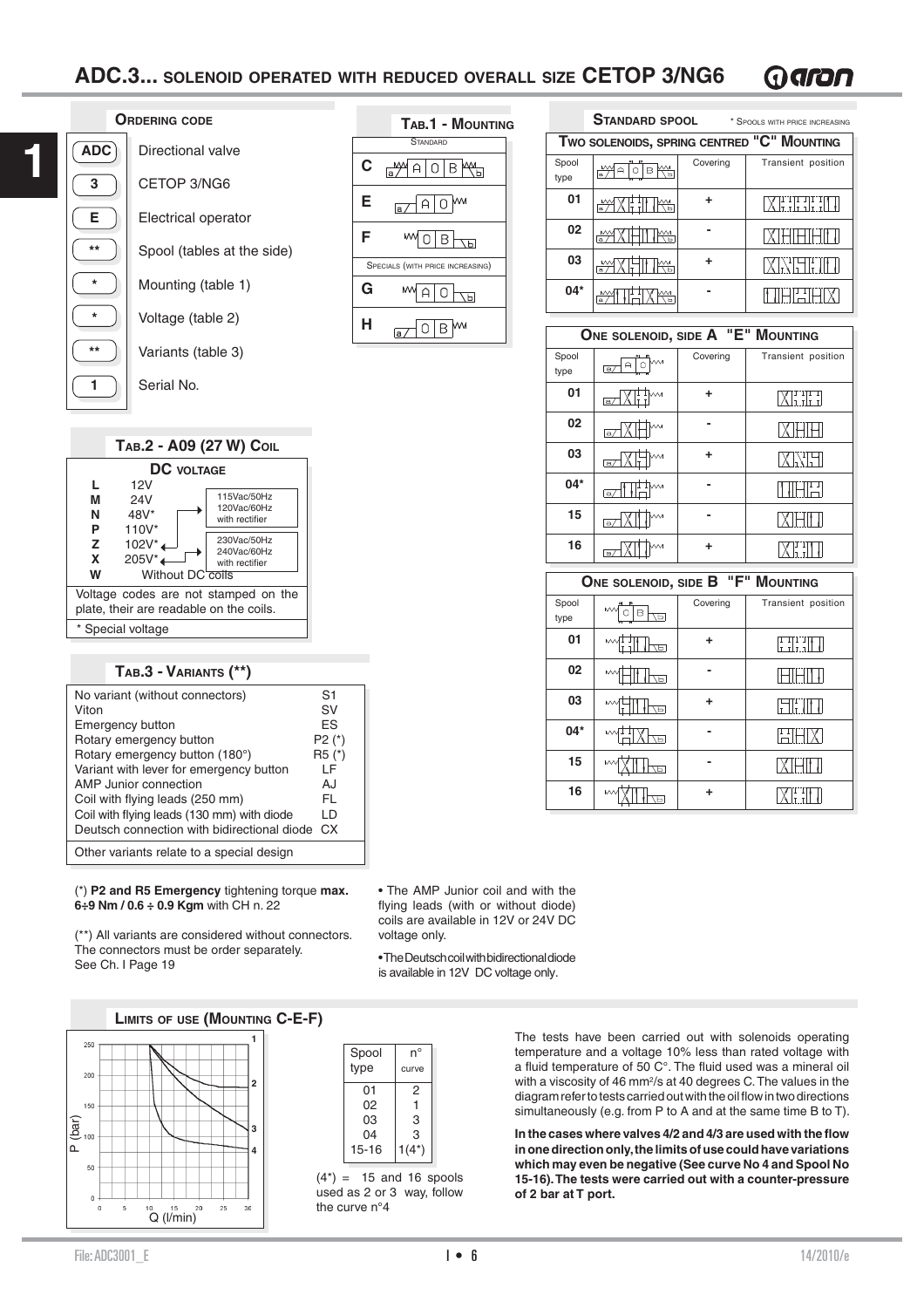

 $67$ 

 $\approx$ 

 $\frac{\infty}{\infty}$ 

 $\boxtimes$ 

.<br>95.5

56,5

 $\infty$ 

(\*) **P2 and R5 Emergency** tightening torque **max. 6÷9 Nm / 0.6 ÷ 0.9 Kgm** with CH n. 22

 $39,5$ 

99,5

max. 60,5

520

 $79$ 

**1**